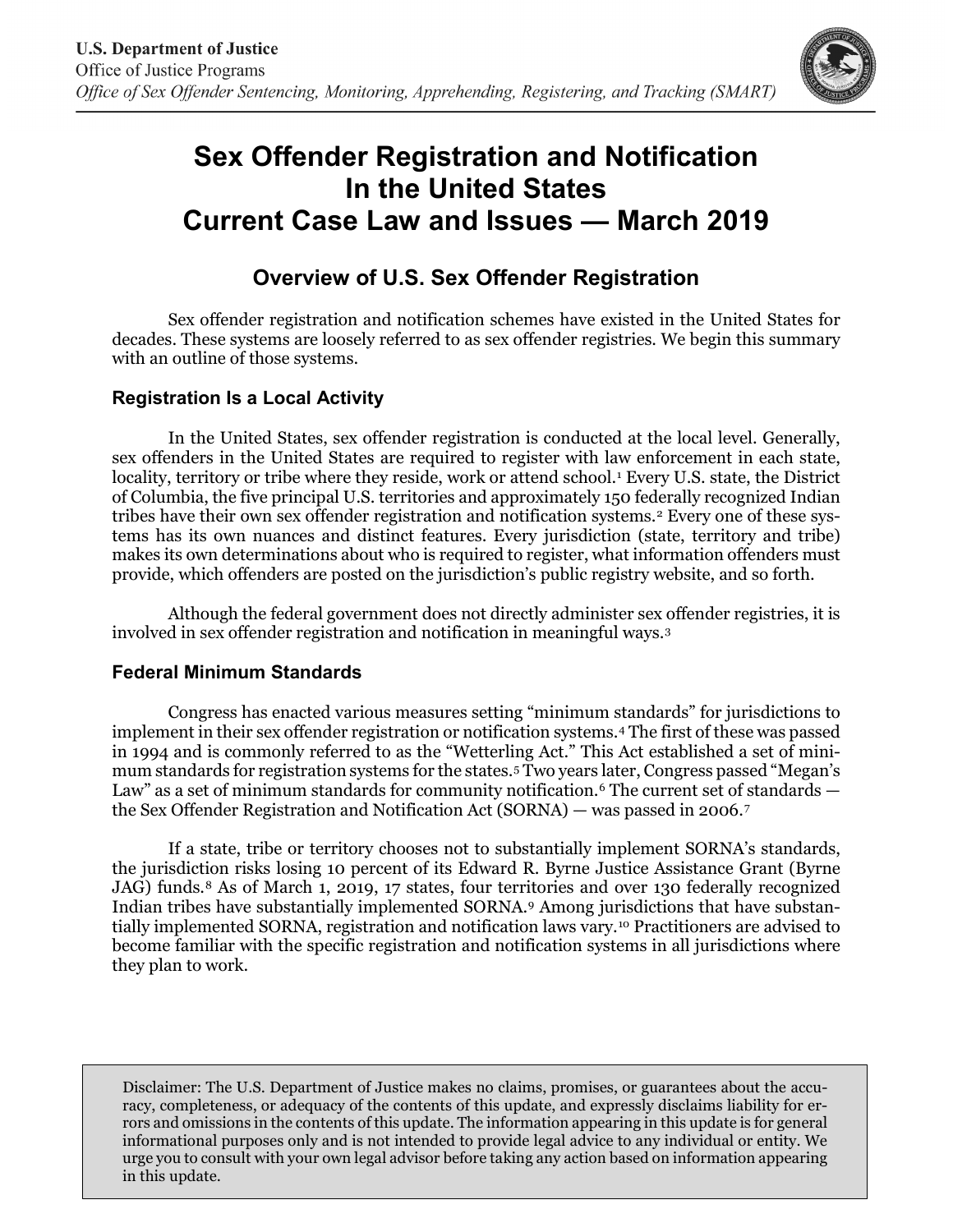#### **National Sex Offender Public Website**

The National Sex Offender Public Website (NSOPW), located at www.nsopw.gov, was created by the U.S. Department of Justice in 2005 and is administered by the Office of Sex Offender Sentencing, Monitoring, Apprehending, Registering, and Tracking (SMART Office).[11](#page-4-2) NSOPW works much like a search engine: Jurisdictions connect their public sex offender registries to NSOPW by way of a web service or automated upload to enable NSOPW to query the jurisdictions' websites. Only information that is publicly listed on a jurisdiction's public sex offender registry website will display in NSOPW's search results. The Department of Justice does not administer the registration information searched for or displayed on NSOPW, and only ensures that jurisdictions' registries can be queried through and results displayed on NSOPW.[12](#page-4-3)

Note that some jurisdictions do not post information about **all** of their registered offenders on their public registry website: A search of NSOPW is not a comprehensive search of **all** registered offenders nationwide.



#### **Federal Law Enforcement Databases**

Federal databases are utilized by law enforcement across the country to access accurate information about registered sex offenders. Registering agencies and other law enforcement en-tities submit the information necessary to populate these databases:<sup>[13](#page-4-4)</sup>

• The National Sex Offender Registry (NSOR) is a law-enforcement only database that is a file of the National Crime Information Center (NCIC) database managed by the Federal Bureau of Investigation (FBI) Criminal Justice Information Services (CJIS) division. It was created in the late 1990s to store data on every registered sex offender in the United States, and to provide law enforcement nationwide access to that data.[14](#page-4-5)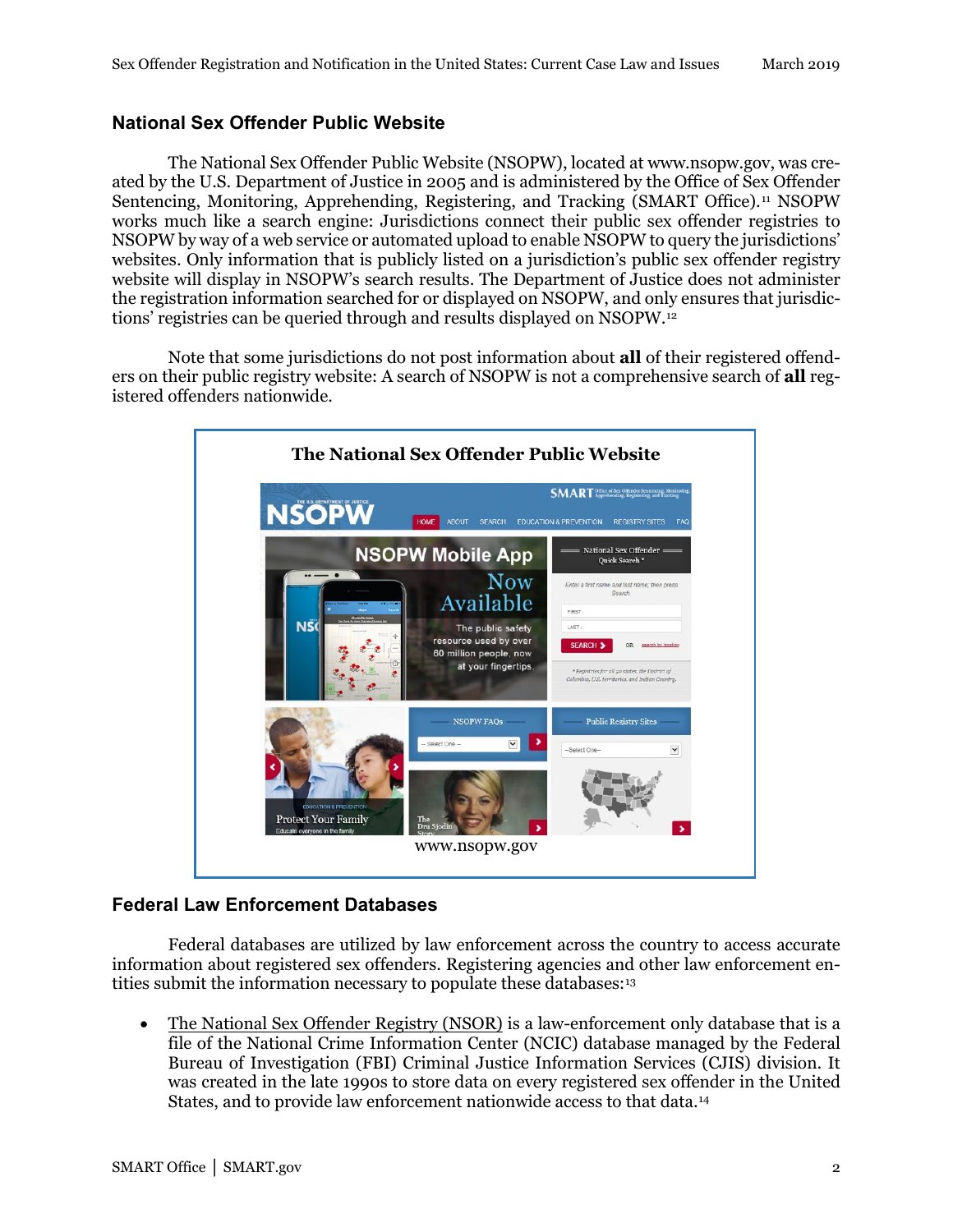- The Next Generation Identification (NGI) system officially replaced the legacy fingerprint database at the FBI (IAFIS) in 2014.[15](#page-4-6) NGI fingerprint records are linked to the offender's corresponding NSOR record at CJIS.
- The National Palm Print System (NPPS) is the database for palm prints housed at the FBI.
- The Combined DNA Index System (CODIS) is the national DNA database administered by the FBI.

SORNA requires that jurisdictions submit information on **all** of their registered sex offenders to NSOR, and ensure that all of their offenders' fingerprints have been submitted to NGI, palm prints to NPPS and DNA profiles to CODIS[.16](#page-4-7)

# **Federal Corrections**

The federal government is also involved with sex offenders housed in federal correctional institutions. Specifically, some federal government agencies are required to notify local law enforcement when a sex offender is released from federal custody. Military detention issues are discussed in the section on military registration.

The Bureau of Prisons (BOP) does not register sex offenders prior to their release from incarceration, as registration is primarily a function of state, territory and tribal governments. However, 18 U.S.C. § 4042(c) requires that BOP or a federal probation officer notify the chief law enforcement officer and registration officials of the appropriate state, tribe or local jurisdiction whenever a federal prisoner required to register under SORNA is released from custody.[17](#page-4-8) In 2014, BOP issued guidelines governing its release of sex offenders.[18](#page-4-9)

The Bureau of Indian Affairs (BIA), as an agency of the Department of the Interior, is not governed by the terms of 18 U.S.C. § 4042(c). There are no generally applicable statutory or administrative requirements for the BIA-operated detention centers (approximately one-quarter of the 90 BIA detention centers) to notify local law enforcement when a sex offender is released from custody.[19](#page-4-10)

The Department of Homeland Security's (DHS) Immigration and Customs Enforcement (ICE) Enforcement and Removal Operations (ERO) is generally responsible for detaining and deporting undocumented individuals who are present within the United States. In 2015, DHS issued a rule amending its Privacy Act provisions to permit the transfer of information from DHS to any sex offender registration agency about an offender who is released from DHS custody or removed from the United States.<sup>[20](#page-4-11)</sup> Like the Bureau of Prisons and BIA detention facilities, offenders are not registered prior to their release from ICE custody.

## **Federal Law Enforcement and Investigations**

SORNA designated the United States Marshals Service as the lead agency in investigations of suspected violations of the federal failure to register statute, 18 U.S.C. § 2250. To further its investigative capacity, the USMS established the National Sex Offender Targeting Center in 2009.[21](#page-4-12)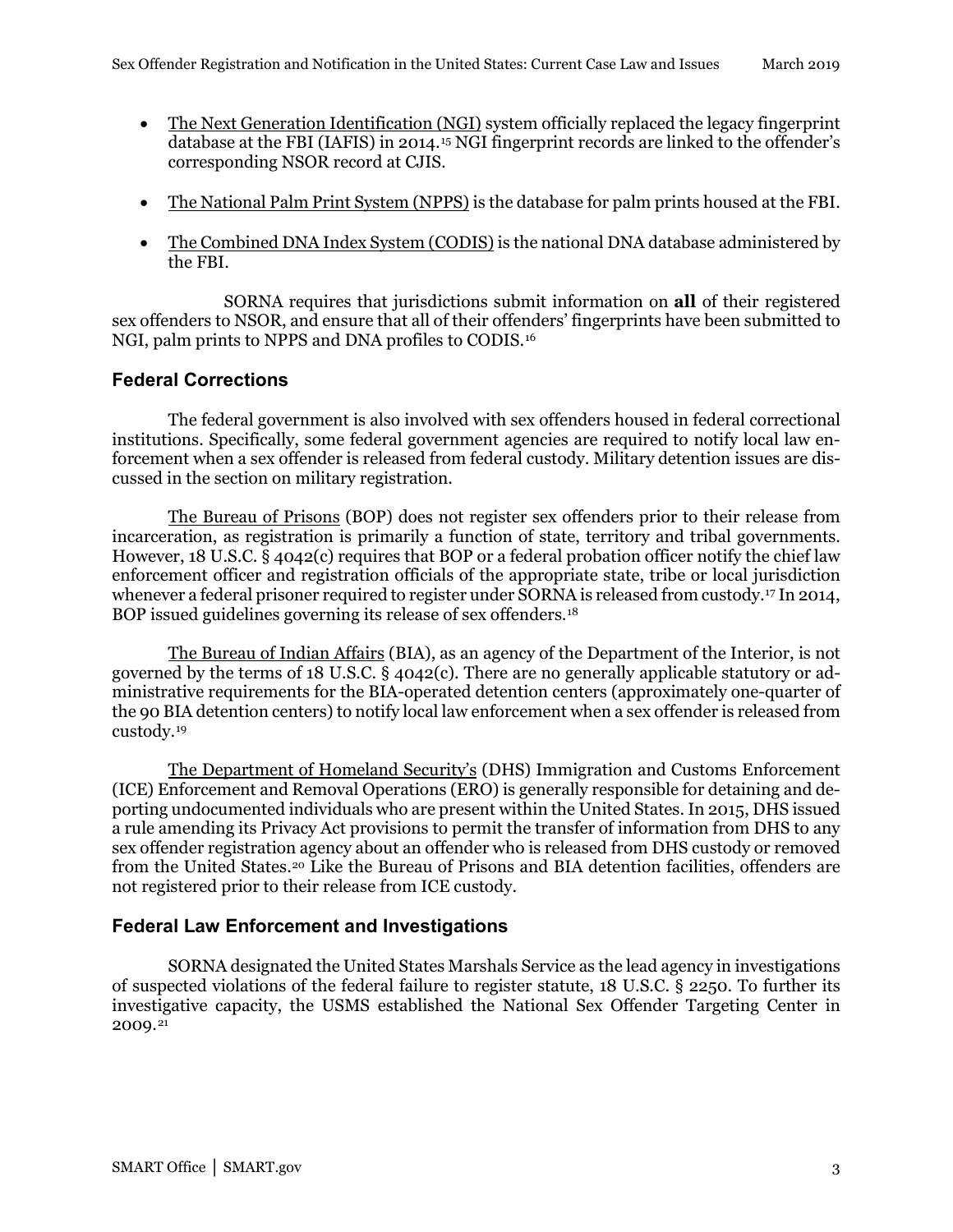<span id="page-3-0"></span><sup>1</sup> Colleges and universities must also annually include in a security report a statement advising the campus community of the location where information about registered sex offenders on campus may be obtained. Institutional Security Policies and Crime Statistics, 34 C.F.R. § 668.46(b)(12).  $\overline{a}$ 

<span id="page-3-1"></span><sup>2</sup> Federally recognized tribes located in PL-280 states typically have their registration functions handled by the state wherein their lands are located. 34 U.S.C. § 20929(a)(2)(A), *citing* Pub. L. No. 83-280, c. 505, 67 Stat. 588 (1953) (codified at 18 U.S.C. § 1162).

<span id="page-3-2"></span><sup>3</sup> Cong. Research Service Report 7-5700, Federal Involvement in Sex Offender Registration and Notification: Overview and Issues for Congress, In Brief (March 25, 2015), *available at [www.fas.org/sgp/crs/misc/R43954.pdf](https://www.fas.org/sgp/crs/misc/R43954.pdf)*.

<span id="page-3-3"></span><sup>4</sup> For a comprehensive legislative history of federal sex offender registration and notification legislation, *see* Lori McPherson, *The Sex Offender Registration and Notification Act (SORNA) At 10 Years: History, Implementation, and the Future*, 64 Drake L. Rev. 741 (2016), *available at [lawreviewdrake.files.word](https://lawreviewdrake.files.wordpress.com/2015/01/mcpherson-final.pdf)[press.com/2015/01/mcpherson-final.pdf](https://lawreviewdrake.files.wordpress.com/2015/01/mcpherson-final.pdf)*.

<span id="page-3-4"></span><sup>5</sup> Jacob Wetterling Crimes Against Children and Sexually Violent Offender Registration Act, Pub. L. No. 103-322, § 170101, 108 Stat. 2038 (1994). This was an incentive-based system, where states would be penalized (via loss of federal grant funds) for failure to implement its terms. The five principal U.S. territories (American Samoa, Commonwealth of the Northern Mariana Islands, Guam, Puerto Rico and the U.S. Virgin Islands) were included under Wetterling's requirements by way of Final Guidelines issued in April 1996. Final Guidelines for the Jacob Wetterling Crimes Against Children and Sexually Violent Offender Registration Act, 61 Fed. Reg. 15,110 (April 4, 1996).

<span id="page-3-5"></span><sup>6</sup> In the same way that the Wetterling Act's provisions were incentive-based (*see supra* text accompanying note 5), so were the provisions of Megan's Law.

<span id="page-3-6"></span><sup>7</sup> 34 U.S.C. §§ 20901-20945*.* All United States Code references are current as of January 2019. SORNA was reclassified from Title 42 of the U.S. Code to Title 34 in 2017. Editorial Reclassification: Title 34, United States Code, [uscode.house.gov/editorialreclassification/t34/index.html;](http://uscode.house.gov/editorialreclassification/t34/index.html) SMARTWatch Dispatch, Editorial Reclassification of SORNA: SORNA Provisions Moved from Title 42 to Title 34, [www.smart.gov/pdfs/Dis](https://www.smart.gov/pdfs/Dispatch-Title34-Oct2017.pdf)[patch-Title34-Oct2017.pdf.](https://www.smart.gov/pdfs/Dispatch-Title34-Oct2017.pdf)

Three sets of guidelines have been issued to assist in the implementation of SORNA. The National Guidelines for Sex Offender Registration and Notification, 73 Fed. Reg. 38,030 (July 2, 2008) [*hereinafter*  Final Guidelines]; Supplemental Guidelines for Sex Offender Registration and Notification, 76 Fed. Reg. 1630 (Jan. 11, 2011); Supplemental Guidelines for Juvenile Registration under the Sex Offender Registration and Notification Act, 81 Fed. Reg. 50,552 (Aug. 1, 2016). Guidelines provisions, standing alone, generally do not create an additional basis for criminal liability under 18 U.S.C. § 2250, United States v. Belaire, 480 Fed. Appx. 284 (5th Cir. 2012) (defendant could not be prosecuted for failing to update "temporary lodging" information when neither originating nor destination state required such information to be provided).

<span id="page-3-7"></span><sup>8</sup> For any state or territory, the penalty is contained in 34 U.S.C. § 20927:

For any fiscal year after the end of the period for implementation, a jurisdiction that fails, as determined by the Attorney General, to substantially implement this title shall not receive 10 percent of the funds that would otherwise be allocated for that fiscal year to the jurisdiction under subpart 1 of part E of title I of the Omnibus Crime Control and Safe Streets Act of 1968.

If the 10 percent penalty is assessed, the jurisdiction can apply for reallocation of those funds to use for purposes of implementing SORNA.

For tribes that elect to function as registration jurisdictions, the penalty contained in 34 U.S.C. § 20927 may apply, if the tribe qualifies for that funding, which is determined by formula. However, there is a separate and significant penalty for noncompliance by tribes contained in 34 U.S.C. § 20929: For any federally recognized tribe that the Attorney General determines has "not substantially implemented the requirements of [SORNA] and is not likely to become capable of doing so within a reasonable amount of time," the statute creates automatic delegation of SORNA functions:

. . . to another jurisdiction or jurisdictions within which the territory of the tribe is located [and requires the tribe] to provide access to its territory and such other cooperation and